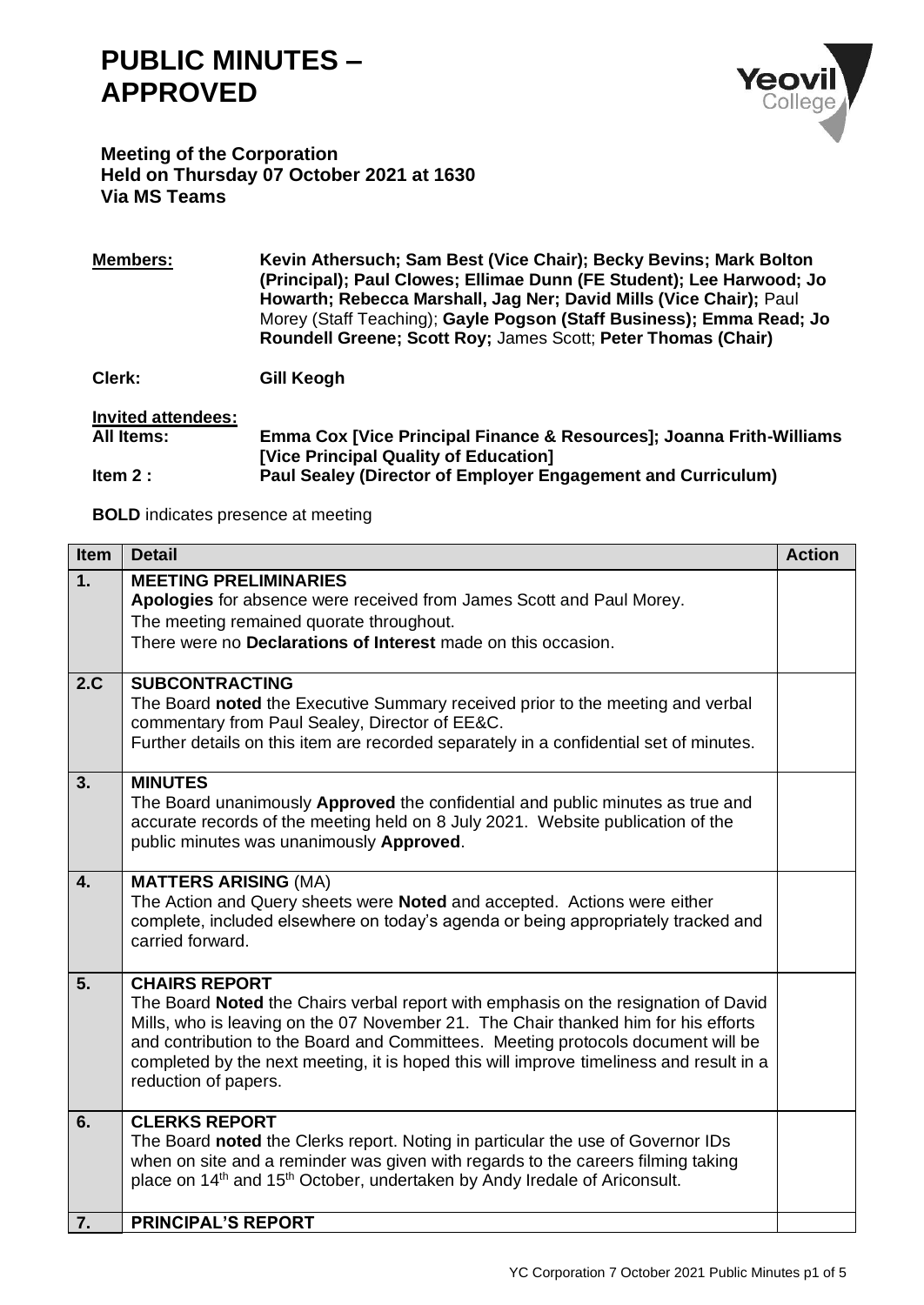|     | Members noted the Principals report and particular emphasis was shown on the                                                                                                                                                                                        |  |
|-----|---------------------------------------------------------------------------------------------------------------------------------------------------------------------------------------------------------------------------------------------------------------------|--|
|     | following;<br>A DfE Update<br>$\bullet$                                                                                                                                                                                                                             |  |
|     | Ashdown Refurbishment Progress<br>$\bullet$                                                                                                                                                                                                                         |  |
|     | • EdTech Membership                                                                                                                                                                                                                                                 |  |
|     | <b>Customer and Curriculum Help Zone Development</b><br>$\bullet$                                                                                                                                                                                                   |  |
|     | • Vacancies for Important Roles<br>IoT+ Success Continues                                                                                                                                                                                                           |  |
|     | $\bullet$<br>• Ofsted Pilot Inspection                                                                                                                                                                                                                              |  |
|     | Race for Life<br>$\bullet$                                                                                                                                                                                                                                          |  |
|     | <b>Risks</b>                                                                                                                                                                                                                                                        |  |
|     | The Board Noted the Closing Operating Statement 2020/21 with Early indications<br>for 21/22 Operating Statement Priorities report given by the Principal. The new<br>version of the Operating Statement 21/22 will be presented at the next Corporation<br>meeting. |  |
| 8.  | <b>SAFEGUARDING - Annual Review</b>                                                                                                                                                                                                                                 |  |
|     | The Board Noted a verbal report from the VPQ&E. The CQA Committee had<br>reviewed and discussed the review and were impressed with the level of detail and<br>were reassured the report recognised good practice and performance. The Board                         |  |
|     | was comfortable that the College responsibilities were satisfactorily carried out<br>within the College.                                                                                                                                                            |  |
| 9.  | <b>SEARCH AND GOVERNANCE</b>                                                                                                                                                                                                                                        |  |
|     | The Chair of the Search and Governance Committee thanked the Corporation for                                                                                                                                                                                        |  |
|     | their support in his time on the Board. He then shared the headlines from the                                                                                                                                                                                       |  |
|     | Committee's earlier meeting.                                                                                                                                                                                                                                        |  |
|     | Staff Governor elections are ongoing. The HE Student Governor has resigned, and<br>the Clerk and HE Manager are in the process of recruitment.                                                                                                                      |  |
|     | The overall Governor attendance rate for 20/21 was excellent.                                                                                                                                                                                                       |  |
|     | The Board unanimously Approved, on the recommendation of the Search and                                                                                                                                                                                             |  |
|     | Governance Committee, the following extension to Members' terms of office and                                                                                                                                                                                       |  |
|     | transfers.                                                                                                                                                                                                                                                          |  |
|     | Becky Bevins transfers from the Audit Committee to the Finance and<br><b>Remuneration Committee</b>                                                                                                                                                                 |  |
|     | Sam Best joins the Search and Governance Committee                                                                                                                                                                                                                  |  |
|     | Lee Harwood to extend his term for a further 4 years                                                                                                                                                                                                                |  |
|     | Jag Ner to extend his term for a further 4 years                                                                                                                                                                                                                    |  |
|     | David's role of Chair within the S&C and Infrastructure Committees was discussed,                                                                                                                                                                                   |  |
|     | and members were asked to raise the issue of Chair at their next meetings. The                                                                                                                                                                                      |  |
|     | Vice Chair position will also be available, and the Chair of the Corporation would be                                                                                                                                                                               |  |
|     | interested to hear from any members looking to take this role. The Chair informed                                                                                                                                                                                   |  |
|     | the Board that his intentions are, subject to the Corporation being comfortable, to<br>take on a further 2 years, which will take us through to the building completion -                                                                                           |  |
|     | 2024. It is hoped to have these positions filled by the New Year.                                                                                                                                                                                                   |  |
| 10. | <b>TEACHING AND LEARNING</b>                                                                                                                                                                                                                                        |  |
|     | The Board noted an update from the Chair of the Curriculum, Quality & Assurance                                                                                                                                                                                     |  |
|     | Committee from the recent meeting held on the 23 September 21. Arrangements<br>and changes had been discussed and the VPQ&E gave some headlines to the                                                                                                              |  |
|     | changes which she feels will make a serious difference to the quality of education                                                                                                                                                                                  |  |
|     | the College can provide.                                                                                                                                                                                                                                            |  |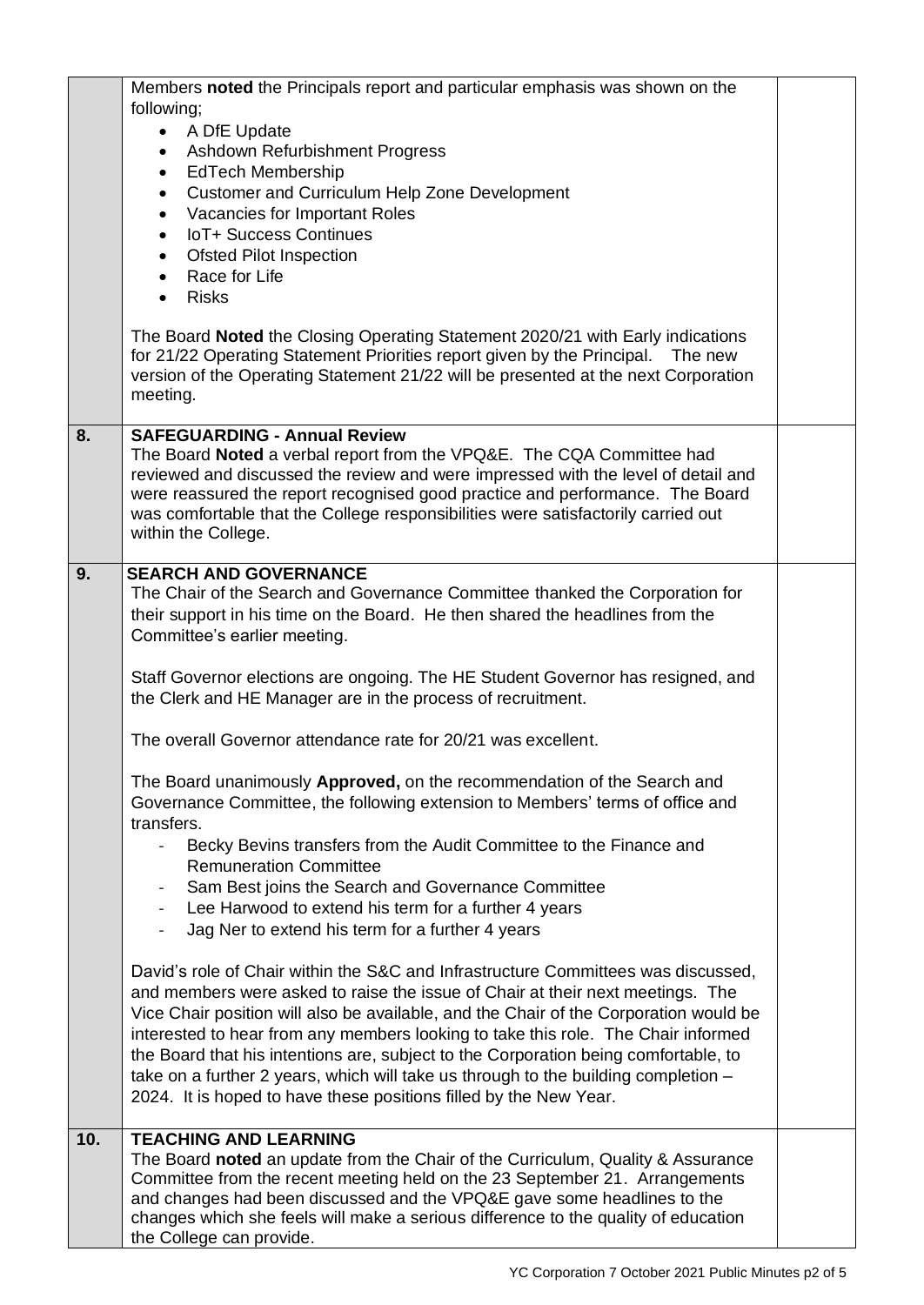|      | A new head of Pedagogy and Innovation has been appointed.<br>Teaching and learning development coach will start in October. She is an<br>expert in Digital Pedagogy and experienced in all types of Pedagogy.<br>P30 Quality Assurance and Improvement Policy review has been extended<br>for a further 12 months to the next December 22 to enable work around the<br>lecturing standards which needs to be reviewed and feedback needs to be<br>gathered. The Clerk subsequently confirmed it has been a policy approved<br>by the Corporation but going forward will now be approved by SMT.<br>The Teacher Educators Team have moved into the Pedagogy Team.<br>The VPQ&E gave an enrolments update noting current learner number is 1509 for<br>full time 1619-year-olds, which is 109% of the ESFA target we have been given and<br>95% of the curriculum planning target. Attendance on new students' day was much<br>higher than it has been in the past, 80% compared to 60% in previous years.<br>Behaviour, including no shows and low attendance were being thoroughly looked<br>into. It was felt that students hadn't been in education and the regularity of it for<br>some time is the possible cause. It was noted by the Principal for 50% of Y11<br>leavers in September, school destination data is not correct, and a percentage are<br>at a different place, a significant proportion cannot be traced. The College is<br>exploring bringing two new curriculum on-line courses, traineeships and the other<br>online for Y12's who cannot leave the house. In the last 2 weeks the schools within<br>Somerset have referred nearly 900 Y11's into the Somerset Works Programme.<br>The CQA Committee had discussed attendance and the actions being taken to<br>improve. There have been very positive outcomes for Apprenticeships.<br>The Chair noted it was helpful to understand the positives and the difficulties with<br>specific challenges as a direct result of Covid. |  |
|------|---------------------------------------------------------------------------------------------------------------------------------------------------------------------------------------------------------------------------------------------------------------------------------------------------------------------------------------------------------------------------------------------------------------------------------------------------------------------------------------------------------------------------------------------------------------------------------------------------------------------------------------------------------------------------------------------------------------------------------------------------------------------------------------------------------------------------------------------------------------------------------------------------------------------------------------------------------------------------------------------------------------------------------------------------------------------------------------------------------------------------------------------------------------------------------------------------------------------------------------------------------------------------------------------------------------------------------------------------------------------------------------------------------------------------------------------------------------------------------------------------------------------------------------------------------------------------------------------------------------------------------------------------------------------------------------------------------------------------------------------------------------------------------------------------------------------------------------------------------------------------------------------------------------------------------------------------------------------------------------------------------|--|
|      | 17:30 Emma Read left the meeting.                                                                                                                                                                                                                                                                                                                                                                                                                                                                                                                                                                                                                                                                                                                                                                                                                                                                                                                                                                                                                                                                                                                                                                                                                                                                                                                                                                                                                                                                                                                                                                                                                                                                                                                                                                                                                                                                                                                                                                       |  |
|      |                                                                                                                                                                                                                                                                                                                                                                                                                                                                                                                                                                                                                                                                                                                                                                                                                                                                                                                                                                                                                                                                                                                                                                                                                                                                                                                                                                                                                                                                                                                                                                                                                                                                                                                                                                                                                                                                                                                                                                                                         |  |
| 11.C | <b>FINANCIAL UPDATE</b><br><b>Including Finance Committee Business</b><br>Further details on this item are recorded separately in a confidential set of minutes.                                                                                                                                                                                                                                                                                                                                                                                                                                                                                                                                                                                                                                                                                                                                                                                                                                                                                                                                                                                                                                                                                                                                                                                                                                                                                                                                                                                                                                                                                                                                                                                                                                                                                                                                                                                                                                        |  |
| 12.  | <b>INFRASTRUCTURE COMMITTEE</b><br>The Board noted the business from the Infrastructure Meeting held on 04 October<br>21. The Chair of the Infrastructure Committee informed the Board, under assumed<br>delegated authority and after the review of reports and presentations, the follow was<br>approved.<br><b>Print Tender ITT</b><br><b>Student Transport Tender</b><br>The T Level 3 bid was unsuccessful. T Level Wave 4 bid is expected early next<br>year, and it was felt we would be in a good position to bid.                                                                                                                                                                                                                                                                                                                                                                                                                                                                                                                                                                                                                                                                                                                                                                                                                                                                                                                                                                                                                                                                                                                                                                                                                                                                                                                                                                                                                                                                              |  |
|      |                                                                                                                                                                                                                                                                                                                                                                                                                                                                                                                                                                                                                                                                                                                                                                                                                                                                                                                                                                                                                                                                                                                                                                                                                                                                                                                                                                                                                                                                                                                                                                                                                                                                                                                                                                                                                                                                                                                                                                                                         |  |
| 13.C | DFE BUILD PROJECT<br>Further details on this item are recorded separately in a confidential set of minutes.                                                                                                                                                                                                                                                                                                                                                                                                                                                                                                                                                                                                                                                                                                                                                                                                                                                                                                                                                                                                                                                                                                                                                                                                                                                                                                                                                                                                                                                                                                                                                                                                                                                                                                                                                                                                                                                                                             |  |
| 14.C | <b>IOT</b><br>Further details on this item are recorded separately in a confidential set of minutes.                                                                                                                                                                                                                                                                                                                                                                                                                                                                                                                                                                                                                                                                                                                                                                                                                                                                                                                                                                                                                                                                                                                                                                                                                                                                                                                                                                                                                                                                                                                                                                                                                                                                                                                                                                                                                                                                                                    |  |
| 15.  | <b>GOVERNOR UPDATES</b><br>Updates were given by the Staff, Student and Independent Governors noting in<br>particular:<br>Staff Voice was well attended by staff members.<br>The changes to the way we monitor process, policies and procedures was<br>discussed.                                                                                                                                                                                                                                                                                                                                                                                                                                                                                                                                                                                                                                                                                                                                                                                                                                                                                                                                                                                                                                                                                                                                                                                                                                                                                                                                                                                                                                                                                                                                                                                                                                                                                                                                       |  |